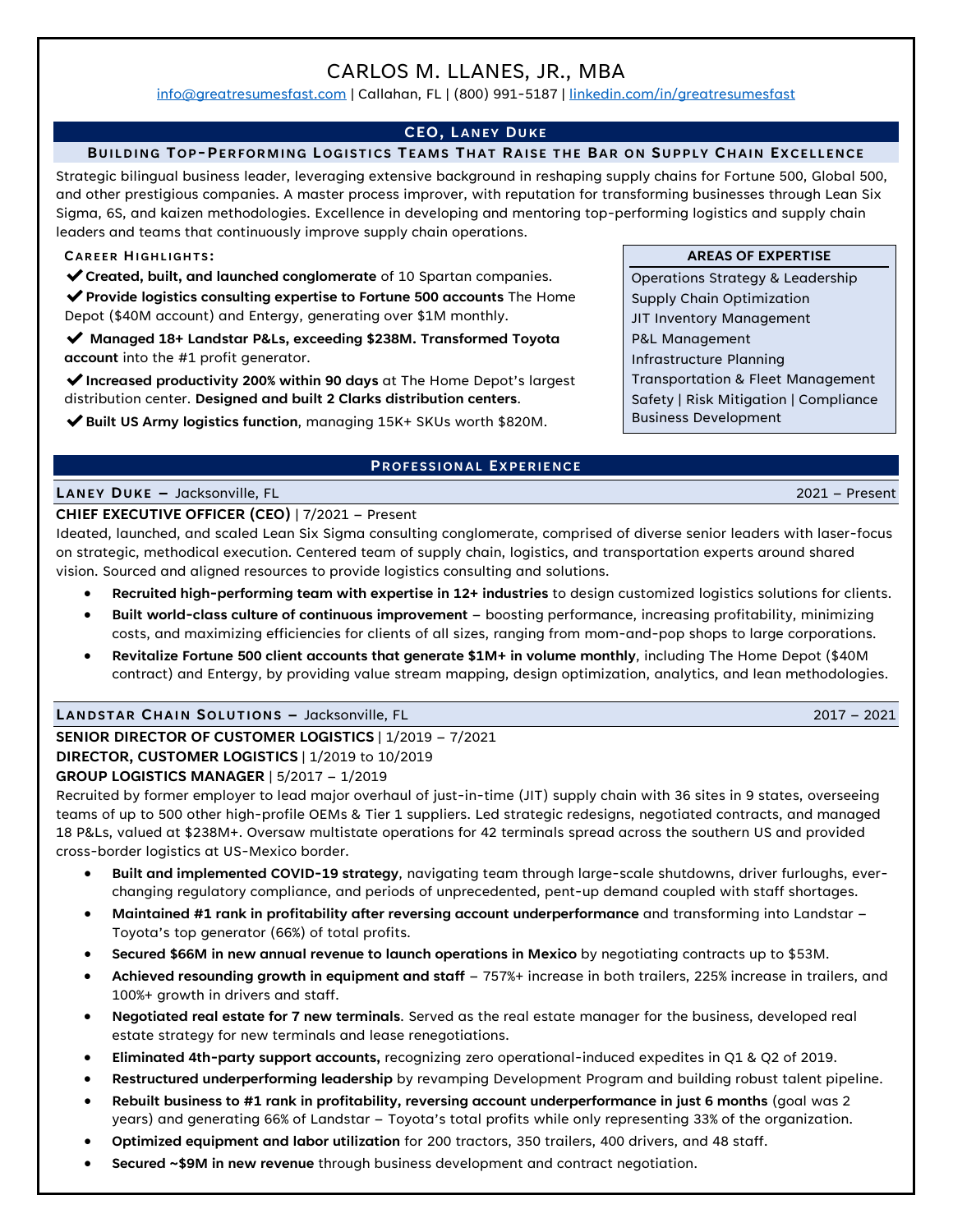- **Achieved zero shutdowns** in a JIT environment.
- **Drove operational transformation.** Prioritized efficiency, safety, and SOP compliance. Introduced strategic changes and radical efficiency improvements via route design initiatives.

#### **XPO LOGISTICS –** Jacksonville, FL 2015 – 2017

# **GENERAL MANAGER** | 2/2016 – 5/2017

# **ASSISTANT GENERAL MANAGER** | 10/2015 – 2/2016

Revitalized company's most profitable site in North America, encompassing 765+ sites. Designed and executed operational turnaround and cultural transformation, using analytics to optimize efficiencies, drive revenue, and expand customer base. Streamlined processes and improved productivity by leading adoption of lean 5S and kanban initiatives.

- **Gained 18% in product & delivery reliability**, saving \$992K in <6 months.
- **Maintained an on-time rating of 96%, securing a 23% reduction in empty miles** and increasing below-the-line earnings by \$22K+ per month.
- **Secured a 99% safety audit rating** the highest distribution center score in the network.
- **Built engaged workforce of 300+;** prevented unionization by addressing employee needs.

# **FIDELITONE –** Jacksonville, FL 2014 – 2015

# **SENIOR LOGISTICS MANAGER** | 7/2015 – 10/2015

Tapped to join prestigious startup team in developing lean processes, SOPs, and training programs that improved safety and productivity across the supply chain. Built, led, and motivated cross-functional team of ~475.

- **Designed and built 2 distribution centers.** Planning elements included product velocity and drop-ship needs.
- **Increased product flow 24%** by transforming inventory, warehouse, and operational strategies and processes.

# **INVENTORY CONTROL MANAGER** | 11/2014 – 7/2015

Joined high-profile account as logistics manager; elevated to inventory control manager within 4 months. Led team of 600 in enhancing quality, profitability, and efficiencies at largest (1.2M SF) distribution center. Leveraged lean methodologies across all operations, including warehouse, transportation, and office.

- **Distributed \$70M in 3K+ merchandise SKUs** to 294 stores weekly.
- **Drove 200% productivity increase within 90 days** by transforming culture to focus on performance excellence.
- **Decreased avoidable accidents 220%** by fostering a culture of safety and compliance. Reinvested production costsaving dollars into high-tech equipment safety modifications on all MHE.
- **Improved operations and productivity** by leading workforce reorganization and facility restructure.

# **SOURCEAMERICA –** Jacksonville, FL 2013 – 2014

# **SENIOR VICE PRESIDENT OF LOGISTICS** | 8/2013 – 10/2014

Directed global team, leading logistics vision and strategic planning while driving company profitability, productivity, and stability. Designed solutions for government and civilian customers; directed global supply chain logistics network, leading procurement, warehouse, and transportation. Managed complex procurement programs, including mission-critical products for the US Department of Defense. Built and launched 10 cross-dock hubs across the Middle East.

- **Created and led shift from civilian- to government-based contracts**, resulting in 120+ new contracts in <1 year.
- **Increased profitability 12% with zero losses** by overhauling logistics, instituting standardized warehouse and supply chain best practices, and eliminating underperforming positions and policies.
- **Established company's first multinational product line**, consisting of 1,600+ products.

# **US AIR FORCE –** Afghanistan, Iraq, Kuwait, Pakistan, UAE, US 2000 – 2013 **SENIOR INVENTORY CONTROL MANAGER |** 1/2010 – 4/2013

Earned consistent promotions and recognition for expertise, loyalty, and tenacity in supply chain management and strategic logistics planning for domestic and international programs. Developed, executed, and oversaw inventory control plans and logistics to support the needs of 14 global companies. Managed and tracked 15K+ line items valued over \$820M. Recruited, mentored, and directed 48 senior-level managers.

- **Achieved 100% inventory accountability** (zero losses confirmed by 3rd-party audit) through effective cataloguing.
- **Secured \$270K cost savings and a reduction of over 920 labor hours** by conducting comprehensive data analysis, streamlining workflow, and implementing cost-saving measures throughout the supply chain.
- **Helped create consistency and restructure multinational workforces** by developing 13 SOP manuals.